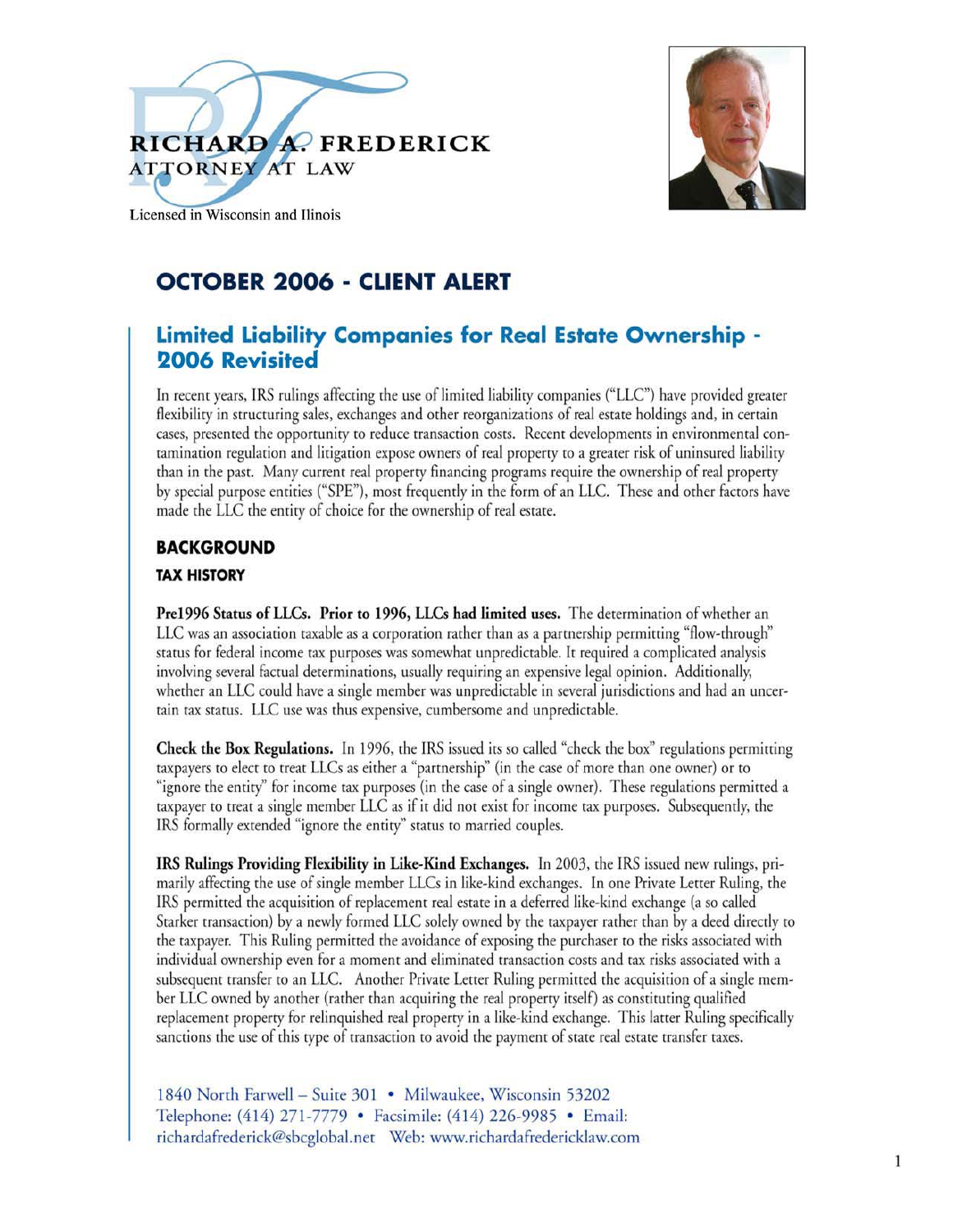# **RICHARD A. FREDERICK SICHARD A. FREDERICK**<br>TTORNEY AT LAW **ATTO R N EY AT LAW**

### **ENVIRONMENTAL HISTORY**

Because of extensive claims experience and extensive litigation, insurers of property owners eliminated coverage for damages caused by mold and other forms of environmental contamination. More recently, insurers have eliminated coverage for damages caused by bacteria and other pathogens as well. Mold and other biohazard litigation has exposed many property owners to large uninsured damage claims.

Liability associated with injuries caused by exposure to lead paint has become commonplace. In 1999, the Wisconsin Supreme Court issued a decision determining that no insurance coverage was afforded property owners for liability from tenants injured by exposure to lead paint. Peace ex rel. Lerner v. Northwestern Nat. Ins. Co., 228 Wis.2d 106, 596 N.W.2d 429 (1999). This decision left many owners of property with lead paint personally exposed to large uninsured damage claims. Several law firms specialize in bringing suits on behalf of injured tenants.

As recently as December 5, 2005, the Milwaukee Journal Sentinel published a front page article about the woes of a property owner whose tenant suffers from lead paint injuries. On the same day, the Milwaukee Journal Sentinel published an editorial advocating additional steps which might be taken by the City of Milwaukee to remedy the lead paint problem.

Regulation and litigation associated with property contaminated by substances other than biological substances has proliferated.

#### **FINANCING HISTORY**

In making loans with commercial real estate as collateral, lenders are increasingly concerned about commingling the collateral securing loans with other assets and liabilities and borrowers filing bankruptcy. Bankruptcy causes substantial delays in enforcement of the lender's loans because the real estate collateral becomes consolidated with the borrower's other assets and liabilities and the borrower's other bankruptcy issues. With this in mind, many lenders require the collateral to be held by a SPE whose sole purpose is to own the collateral. The purpose of this SPE is to have the entity which owns the collateral be "bankruptcy remote". Being "bankruptcy remote" does not necessarily prevent bankruptcy, rather it makes filing less likely, and if bankruptcy is filed, less difficult and time consuming. LLCs are particularly suitable to being "bankruptcy remote" SPEs.

In recent years, mortgage backed securities, common for many years in residential lending, have become commonplace in commercial lending. Many commercial loans are now bundled into pools of loans and sold to investors. Such loans, in order to meet underwriting criteria of the agencies which rate the mortgage backed securities, must be a "bankruptcy remote" SPE. In order to be "bankruptcy remote", generally an independent member, or a "springing member", who springs to authority over the affairs of the SPE in the case of default, makes the decision as to whether or not to file bankruptcy. The decision of this independent member or springing member presumably would be made independently of the other affairs of the owners of the LLC. The effect is that bankruptcy becomes less likely and bankruptcy of the owners of the SPE would not necessarily be followed by bankruptcy of the LLC.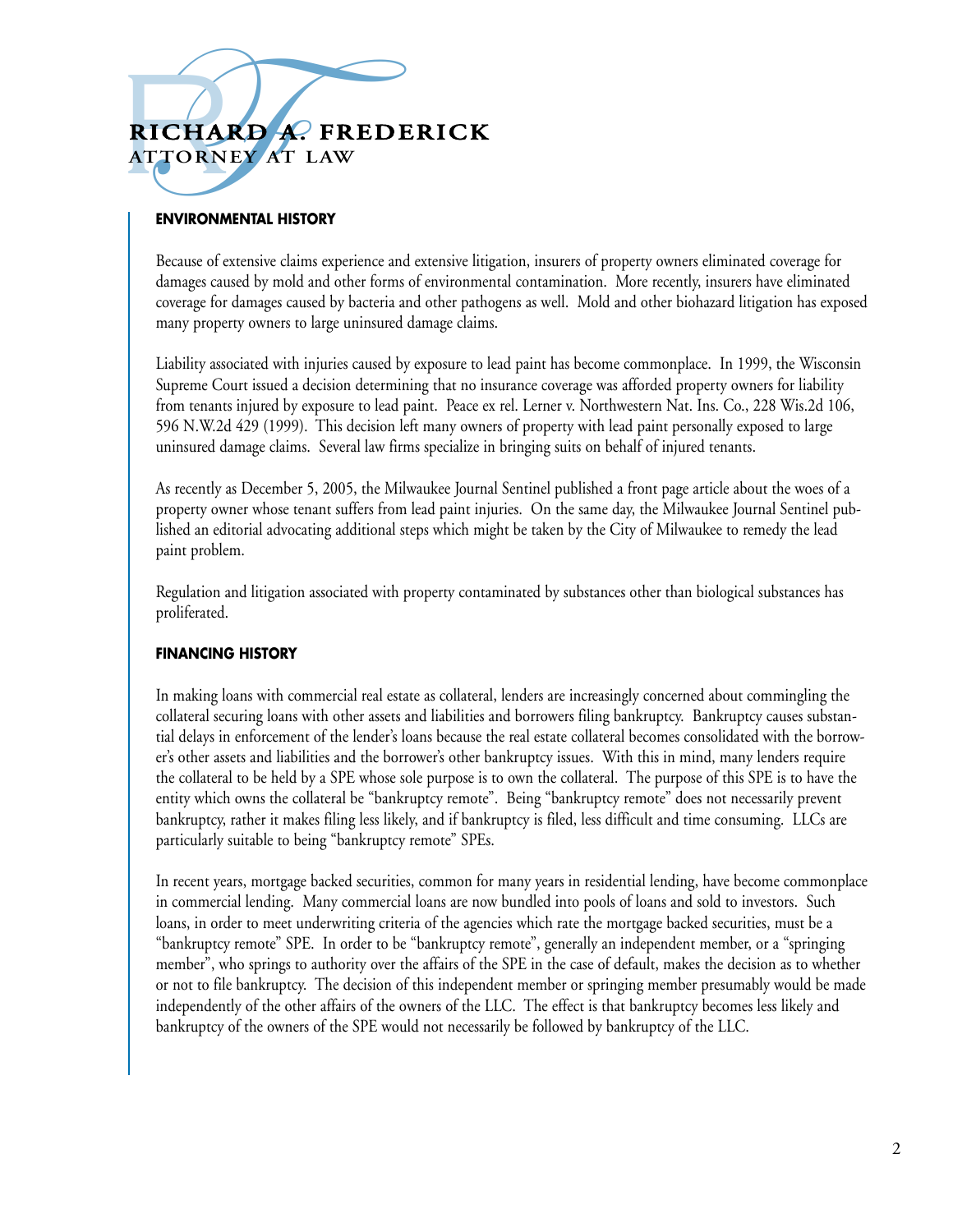# **RICHARD A. FREDERICK SICHARD A. FREDERICK**<br>TTORNEY AT LAW<br>ADVANTAGES OF USING LLCS FOR REAL P **ATTO R N EY AT LAW**

### **ADVANTAGES OF USING LLCs FOR REAL PROPERTY OWNERSHIP**

There are many tax, business and financing advantages of owning real property in an LLC. Among them are the following:

#### **TAX CONSIDERATIONS**

**Single Member LLC Ignored for Income Tax Purposes.** Under the IRS "check the box regulations", real property may be owned by a single member LLC which is ignored for income tax purposes. Thus, the owner may be afforded liability protection available to the corporate form of ownership while the LLC is effectively ignored for income tax purposes. This permits flow-through of taxable income to the individual as if the LLC did not exist. The result in the case of an individual is that taxable income from operations of real estate are reported directly on Schedule E of the taxpayer's Form 1040, the same treatment as if the property were owned individually. This eliminates the requirement of an entity income tax return as well as other tax attributes and complications associated with entity ownership of assets. Similarly, single member LLCs owned by corporations, trusts and partnerships do not require the reporting of income on a separate entity tax return. Essentially, single member LLCs permit the best of both worlds, insulation from liability and no tax compliance costs.

**LLCs Having More Than One Member Are "Flow-through" Entities Treated As Partnerships.** LLCs with more than one member generally will elect to be treated as a partnership. This permits "flow-through" of income to its members rather than income being taxed at the entity level, thus avoiding double taxation inherent in corporations. While such an LLC will require a partnership information return to be filed, such a return is generally required in any event in the case of multiple owners of real estate. Thus, LLCs with more than one member have the advantage of flow-through status of partnerships but insulation of liability attendant to corporations.

**No Stock Structure and Shareholder Limitations as in an "S" Corporation.** S corporations require only one class of stock whereas an LLC may classify ownership interests with virtually limitless variations. There may be several classes of ownership in an LLC which would be prohibited in an S corporation.

**Special Allocations.** LLCs have flexibility in the allocation of income, gain and losses among the members as would be permitted in the case of a partnership. Special allocations are allowed.

**Savings on Tax Compliance.** The use of single member LLCs presents an opportunity to save tax compliance expense where real property is to be owned by multiple owners and the owners wish to avail themselves of the LLC form of ownership. Ordinarily, real property owned by an LLC with more than one member (other than the spouse of the taxpayer) would report its income as a partnership and thus may be required to file a partnership information return. In certain cases where each owner owns a proportionate share of the real property in their own single member LLC, as an example as tenants in common, a partnership return might be avoided. The availability of this technique is enhanced by recent IRS rulings permitting up to 35 parties to own fractional interests in real property as tenants in common while still avoiding partnership status.

#### **NON-TAX CONSIDERATIONS**

**Avoiding Tort Claims.** Properly done, an LLC should shield the individual owners from tort claims not caused by the owner of the LLC, thus insulating non-culpable owners from such liability.

**Avoiding Contractual Liabilities.** An LLC will generally shield owners from contractual liability unless the individual owner specifically assumes or agrees to pay the liability.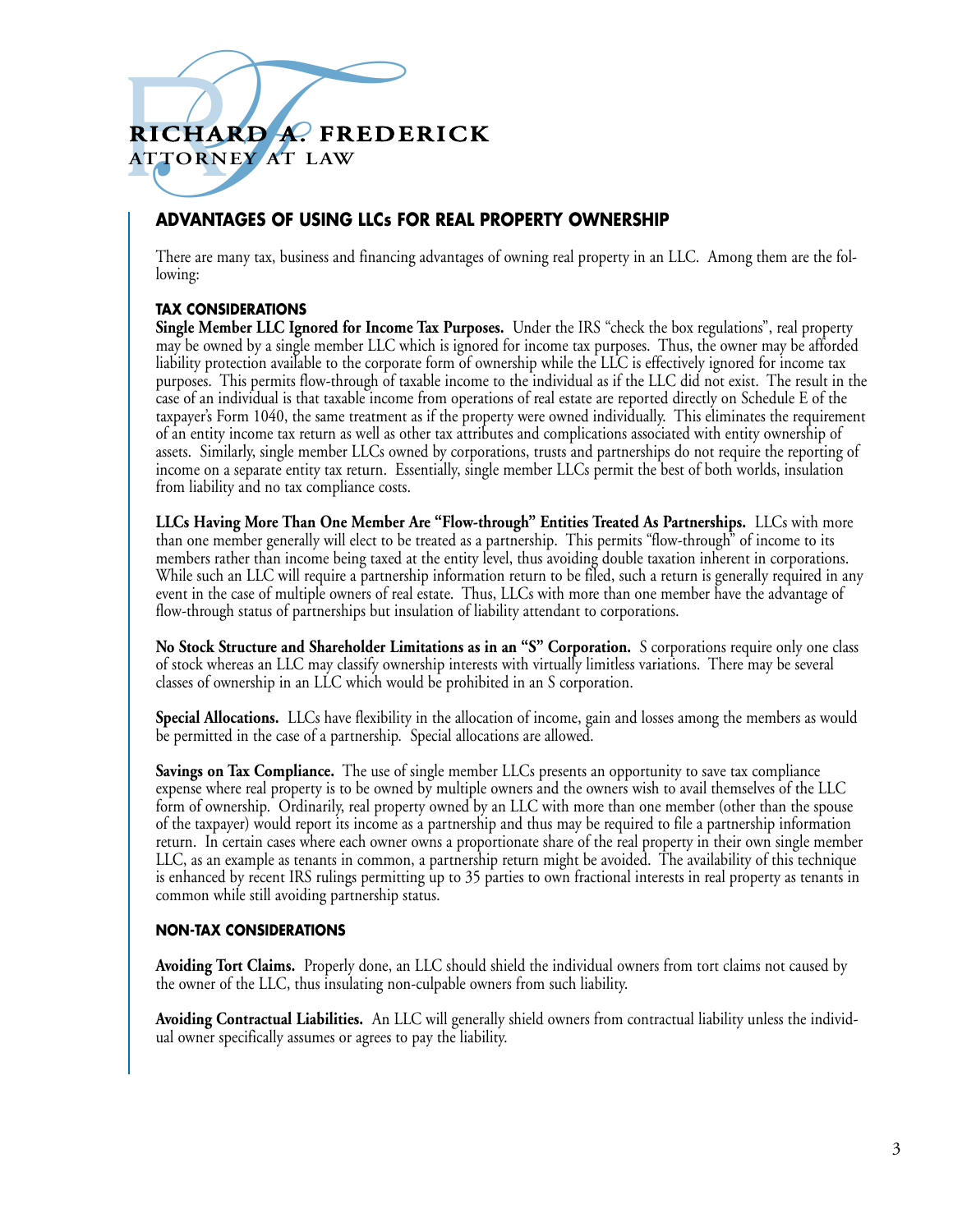# **RICHARD A. FREDERICK SICHARD A. FREDERICK**<br>TTORNEY AT LAW<br>Continuation Upon Death of Member. Under a prop<br>may continue in the event of the death of a member. **ATTO R N EY AT LAW**

**Continuation Upon Death of Member.** Under a properly drafted LLC operating agreement, the business of an LLC may continue in the event of the death of a member.

**Biological Contamination.** Mold and other biological contamination has become a significant source of concern for real property owners. Costs of remediation can, in unusual cases, exceed the value of the property, and tenants or other occupants are more frequently making claims for debilitating diseases associated with exposure to these contaminants. Under most casualty policies, no insurance coverage is afforded for remediation necessitated by contamination by mold, fungus or bacteria. An LLC should shield non-culpable owners from such liability.

**Other Environmental Contamination.** An LLC should provide some insulation from exposure to either environmental remediation costs or liability for personal injury or property damage associated with environmental contamination. As an example, some owners are discovering long after their purchase of real property that their groundwater has been contaminated by activities conducted on land adjacent to theirs. Such a discovery may render a property, in effect, unmarketable until it is cleaned up and that clean up may take several years. It may also expose an owner to clean up costs in certain instances.

**Avoiding Liens and Encumbrances.** In the case of financially distressed individuals, liens and judgments would ordinarily encumber property and effectively prevent its conveyance. Real property owned by an LLC, even if there are judgments and liens against an individual owner, would not be subject to such liens and encumbrances. While distributions from the LLC may be encumbered by a creditor's action, such creditor would presumably have no voice in the management of the LLC authorizing such distributions.

**Management Decisions.** Members may participate in the management of an LLC and an operating agreement may provide flexibility in management and decision making. Controls can be placed over certain decisions for a certain period of time or upon the occurrence of certain events. Formal board approval for many transactions is not required as in corporations. In a limited partnership, on the other hand, participation in management may void the limited liability afforded by limited partnerships to its limited partners.

**Estate Planning.** For estate planning or other purposes, real property may be transferred to a trust simply by assigning the member's interest in the LLC, thus, avoiding the transaction costs normally associated with the transfer of the title to the real property.

**Partial Transfers.** A partial interest in real property may be transferred simply by transferring a fraction of a member's interest in an LLC by sale or otherwise, thus avoiding the requirement to transfer title to the real property. This minimizes transaction costs associated with such a transfer.

**Privacy.** The true owners of an LLC are not a matter of public record.

**A So Called "Due on Sale" Clause Contained in Most Mortgage Financing Instruments may be Partially Avoided.** Most mortgage instruments contain a "due on sale" clause prohibiting transfer or sale of the encumbered real property. A prohibited transfer would constitute a default under the mortgage. Many mortgage instruments include within the definition of such prohibited transactions a transfer of control of the entity owning the real property but would permit non-control transferring transactions. Some lenders which have more broad prohibitions on transfer of ownership interests in entities owning such real property will permit a modification of their mortgage instruments to permit such non-control transfers. Thus, a partial sale of property by transferring a non-controlling interest in the LLC of, say, 49% of the LLC may be permitted without creating a default or necessitating refinancing. This is particularly important in an escalating interest rate environment where favorable financing is in place. Also, refinance costs and prepaying penalties can be avoided.